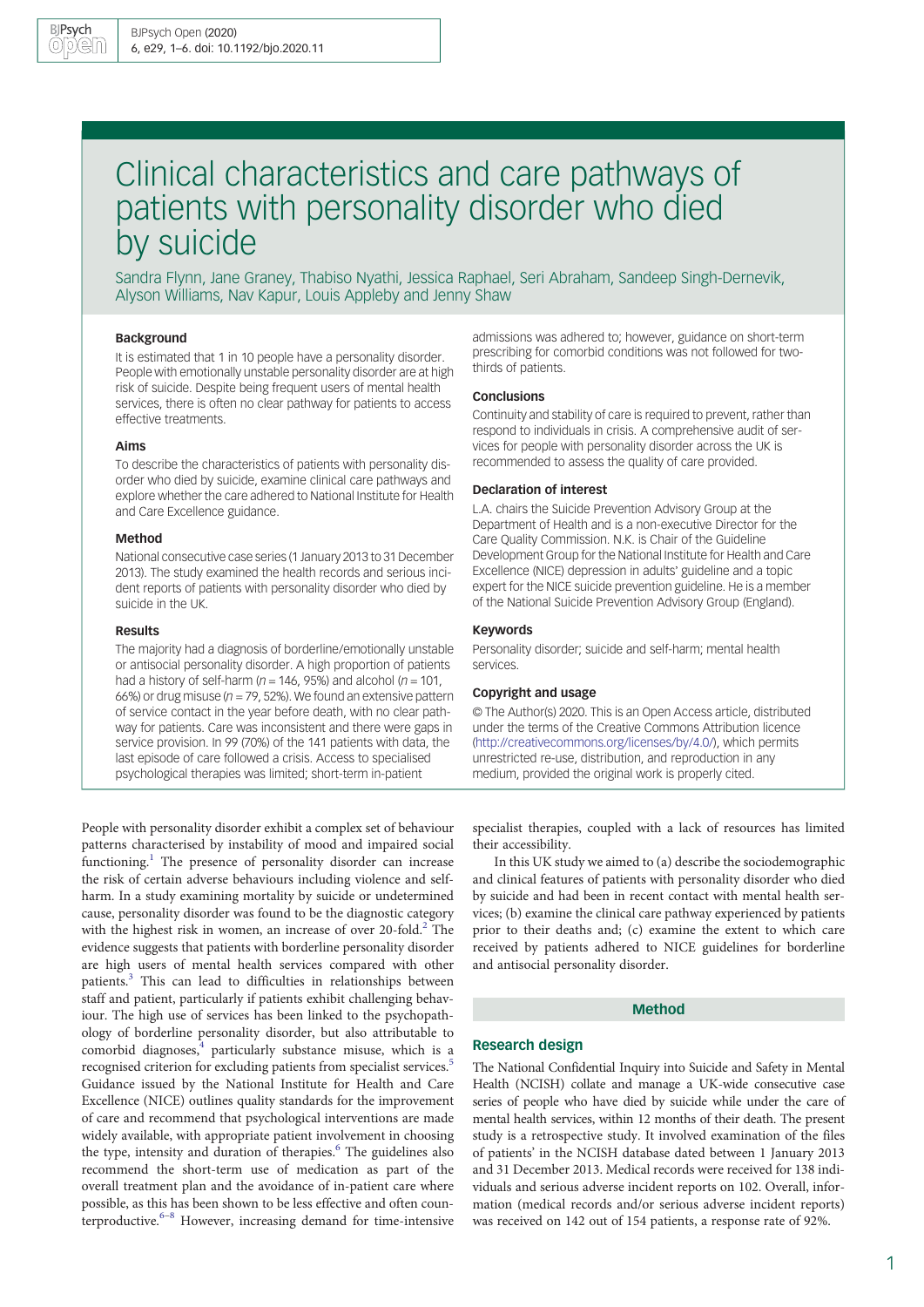# Data collection

Data collection had two main stages. First, using the NCISH database, we identified patients who died by suicide during the study period. The NCISH database is comprehensive and contains information on sociodemographic characteristics, clinical history, aspects of care and antecedents of the suicide. Questionnaires were completed by the consultant psychiatrist responsible for the patient's care. Information on the NCISH methodology has previously been pub-lished and described in detail elsewhere.<sup>[9](#page-5-0)</sup> Second, copies of the deceased's medical records were obtained from National Health Service (NHS) trusts or health boards. We requested records for the 12 months prior to the date of death only. We also requested copies of serious incident/critical incident review/serious adverse incident reports. Serious adverse incident reports provided a detailed account of the organisation's internal investigation of the death, often using root cause analysis. The reports included timelines of care, staff interviews and recommendations for improving patient safety. Data from the medical records was systematically extracted using a proforma designed by the authors.

# Inclusion criteria

DSM-5 was used to define the personality disorder categories.<sup>10</sup> Patients who died by suicide were included if they had a primary diagnosis of personality disorder or a secondary diagnosis of personality disorder, where the primary diagnosis was alcohol misuse/dependence or drug misuse/dependence. The comparison group was all patient suicides within the time period with 'other primary diagnoses'. Because of the level of comorbidity in personality disorder populations and the potential for misclassification bias in the comparator, we ran a sensitivity analyses to test validity using patients with a primary diagnosis of affective disorder only (with no comorbid personality disorder). When comparing demographic, behavioural and clinical characteristics and contact with mental health services, the only differences (where affective disorder was the comparator compared with all patient suicide) was that patients with affective disorder were less likely to be unmarried and live alone. For those whose first contact with services was between 1 and 5 years before the suicide, there was no difference compared with affective disorder, but a significant difference compared with all patient suicides. Overall, the results of this post hoc analysis suggests that using all patient suicides as comparator has not affected the results.

## Definitions

We defined the last episode of care as a distinct event in the patient's treatment history. This involves a single last contact or a sequence of unbroken care, even if this was from a number of services (i.e. accident and emergency, in-patient, crisis resolution and home treatment, primary care). The potential lethality of self-harming prior to the suicide was recorded from the incident description recorded in the case notes.

## Patient and public involvement

No patients or members of the public were involved in developing the research question, design or implementation of the study. We did not invite the public or patients to advise on interpretation or writing up of results. However, the NCISH independent advisory group provides external oversight and includes lay members and representatives from key stakeholder groups.

## **Ethics**

All procedures contributing to this work comply with the ethical standards of the relevant national and institutional committees on human experimentation and with the Helsinki Declaration of 1975, as revised in 2008. Approvals were sought and received from the National Research Ethics Service Committee North West (NRES) (31 March 2016); Health Research Authority Confidential Advisory Group (HRA-CAG) (amendment to existing approval) (31 March 2016); Public Benefit and Privacy Panel for Health and Social Care (PBPP) (6 July 2016); and Research Management and Governance approvals from individual NHS trusts. We obtained exemption under section 251 of the NHS Act 2006 (formerly section 60 of the Health and Social Care Act 2001) enabling access to confidential and identifiable information without informed consent in the interest of improving patient care.

#### Statistical analysis

Stata 13 was used to analyse the data. $11$  The descriptive statistics such as frequency analysis and chi-squared were used. The Pearson's chi-squared tests were used to examine the associations between the subgroups. Cell counts under three were not reported due to confidentiality reasons. Missing data were excluded. All proportions are provided as valid percentages.

# Results

# Characteristics of patients with personality disorder who died by suicide

Social and behavioural characteristics

We were notified of 1601 patients who died by suicide between 1 January and 31 January 2013 in the UK. Of these, 154 (10%) people had a diagnosis of personality disorder. In 132 (86%), personality disorder was the primary diagnosis, the remaining 22 had a secondary diagnosis, where the primary diagnosis was alcohol  $(n = 14)$  or substance misuse/dependence  $(n = 8)$ . Information was available on the type of personality disorder for 128 individuals. The majority had a diagnosis of borderline/emotionally unstable 116 (91%) or antisocial personality disorder  $(n = 5, 4\%)$ . The remaining seven patients (5%) had dependent, histrionic, paranoid, schizoid or mixed personality disorder.

[Table 1](#page-2-0) shows the sociodemographic characteristics of patients with personality disorder compared with patients with other diagnoses. A total of 55% of the 154 patients who died by suicide were female, a significantly higher proportion compared with other mental health patients. The mean age of all patients at the time of death was 42 years. Alcohol and drug misuse, a previous history of violence and self-harm were also more common among patients with personality disorder.

In the 3 months before their death, 60% reported problems with alcohol and 46% with drug misuse. In total, 95% of patients had a history of self-harm. The last episode of self-harm occurred within a week of their death in 22 patients (18% of the 122 with data). Repeated incidents of self-harm were common in the year before suicide ( $n = 79$  of 118, 67%). During the last reported episode of self-harm, the most common methods recorded were self-poisoning with drugs ( $n = 81$  of 127, 64%) and cutting ( $n = 37$ of 132, 28%). In 32 of 110 (29%) the potential lethality of this act was judged to be high. The nature of self-harm was more commonly reported to be impulsive ( $n = 55$  of 72, 76%) rather than premeditated ( $n = 11$  of 69, 16%).

There were 116 of 117 patients (99%) who had an adverse life event prior to suicide recorded in the case notes, most commonly relationship problems with intimate partners, family members and friends, difficulties with accommodation, financial problems and substance misuse. The most common method of suicide was self-poisoning. This was significantly higher among patients with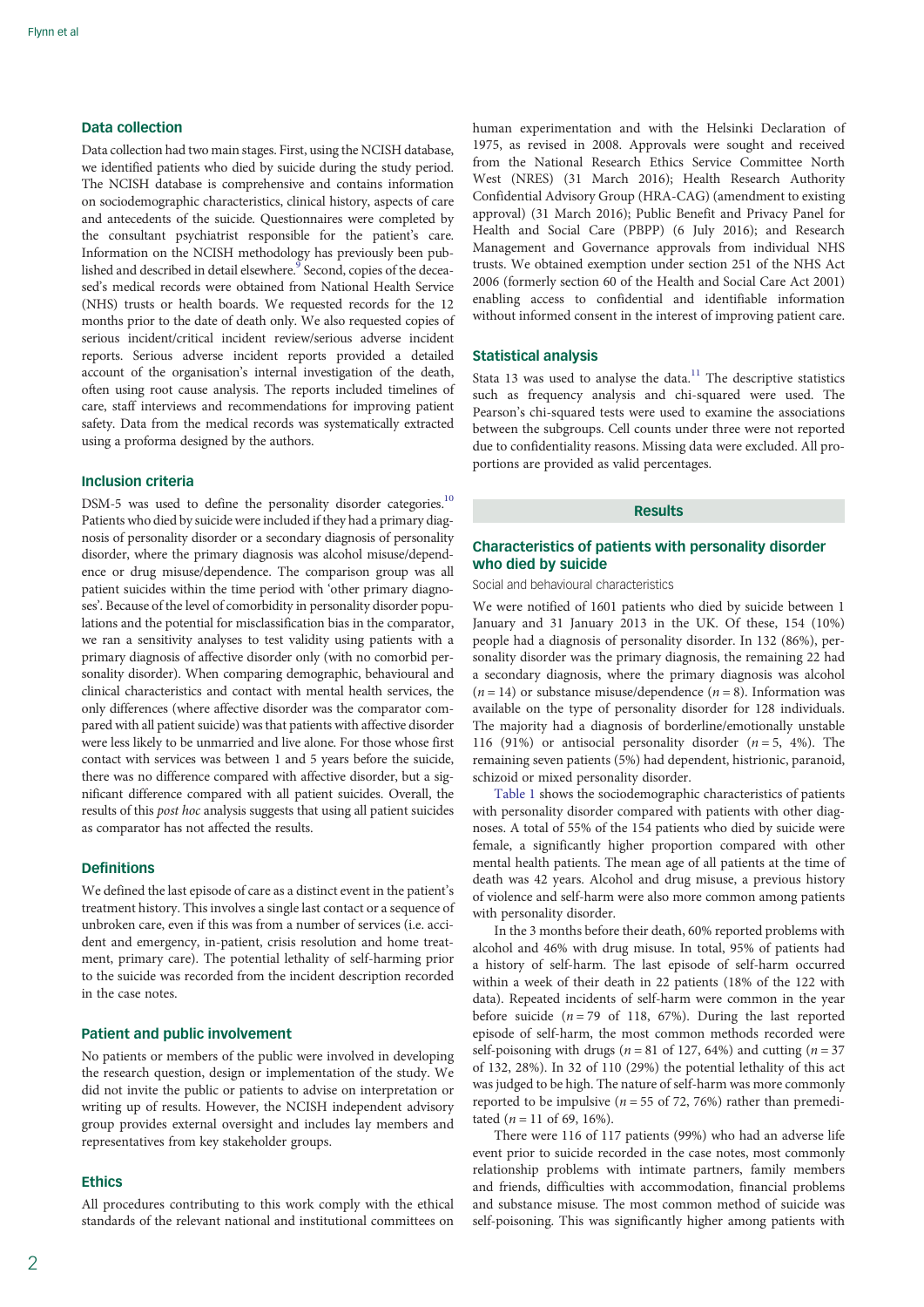<span id="page-2-0"></span>

| Sociodemographic characteristics of patients with personality disorder who died by suicide compared with patients with other diagnoses<br>Table 1 |                                    |                                             |        |  |  |  |  |  |  |  |
|---------------------------------------------------------------------------------------------------------------------------------------------------|------------------------------------|---------------------------------------------|--------|--|--|--|--|--|--|--|
|                                                                                                                                                   | Personality disorder ( $n = 154$ ) | Other diagnoses <sup>a</sup> ( $n = 1447$ ) | P      |  |  |  |  |  |  |  |
| Gender, n (%) 95% CI for %                                                                                                                        |                                    |                                             |        |  |  |  |  |  |  |  |
| Male                                                                                                                                              | 69/154 (45) 37-53                  | 1030/1447 (71) 69-74                        | < 0.01 |  |  |  |  |  |  |  |
| Female                                                                                                                                            | 85/154 (55) 47-63                  | 417/1447 (29) 26-31                         | < 0.01 |  |  |  |  |  |  |  |
| Age, years: median (range)                                                                                                                        | 42 (17-82)                         | 47 (12-96)                                  | < 0.01 |  |  |  |  |  |  |  |
| Not currently married, n (%) 95% CI for %                                                                                                         | 119/152 (78) 71-85                 | 1004/1400 (72) 69-74                        | 0.09   |  |  |  |  |  |  |  |
| Living alone, $n$ (%) 95% CI for %                                                                                                                | 82/149 (55) 47-63                  | 689/1377 (50) 47-53                         | 0.25   |  |  |  |  |  |  |  |
| Unemployed/sickness leave, n (%) 95% CI for %                                                                                                     | 121/148 (82) 75-88                 | 813/1382 (59) 56-61                         | < 0.01 |  |  |  |  |  |  |  |
| Black, Asian and minority ethnic group, n (%) 95% CI for %                                                                                        | $9/152(6)$ 3-11                    | 95/1426 (7) 5-8                             | 0.73   |  |  |  |  |  |  |  |
| Method of suicide, n (%) 95% CI for %                                                                                                             |                                    |                                             |        |  |  |  |  |  |  |  |
| Self-poisoning                                                                                                                                    | 61/154 (40) 32-48                  | 356/1446 (25) 22-27                         | < 0.01 |  |  |  |  |  |  |  |
| Hanging                                                                                                                                           | 58/154 (38) 30-46                  | 643/1446 (44) 42-47                         | 0.11   |  |  |  |  |  |  |  |
| <b>Jumping</b>                                                                                                                                    | 15/150 (10) 6-16                   | 222/1446 (15) 14-17                         | 0.06   |  |  |  |  |  |  |  |
| History of alcohol misuse, n (%) 95% CI for %                                                                                                     | 101/152 (66) 58-74                 | 663/1409 (47) 44-50                         | < 0.01 |  |  |  |  |  |  |  |
| History of substance misuse, n (%) 95% CI for %                                                                                                   | 79/151 (52) 44-60                  | 512/1401 (37) 34-39                         | < 0.01 |  |  |  |  |  |  |  |
| History of violence, n (%) 95% CI for %                                                                                                           | 62/150 (41) 33-50                  | 295/1384 (21) 19-24                         | < 0.01 |  |  |  |  |  |  |  |
| History of self-harm, n (%) 95% CI for %                                                                                                          | 146/154 (95) 90-98                 | 873/1391 (63) 60-65                         | < 0.01 |  |  |  |  |  |  |  |
|                                                                                                                                                   |                                    |                                             |        |  |  |  |  |  |  |  |

a. Other diagnoses include schizophrenia and other delusional disorders, affective disorder, alcohol dependence/misuse, drug dependence misuse, adjustment disorder, anxiety disorder,<br>eating disorder, dementia, intellectual

| Clinical characteristics of patients with personality disorder who died by suicide compared with patients with other diagnoses<br>Table 2                                                                                                                                                                                                                                |              |                                    |           |                |                                             |           |                |  |
|--------------------------------------------------------------------------------------------------------------------------------------------------------------------------------------------------------------------------------------------------------------------------------------------------------------------------------------------------------------------------|--------------|------------------------------------|-----------|----------------|---------------------------------------------|-----------|----------------|--|
|                                                                                                                                                                                                                                                                                                                                                                          |              | Personality disorder ( $n = 154$ ) |           |                | Other diagnoses <sup>a</sup> ( $n = 1447$ ) |           |                |  |
|                                                                                                                                                                                                                                                                                                                                                                          | $\mathsf{n}$ | $\%$                               | 95% CI    | $\overline{n}$ | $\%$                                        | 95% CI    | $\overline{P}$ |  |
| In-patients                                                                                                                                                                                                                                                                                                                                                              | 7/154        | 5                                  | $2 - 9$   | 84/1446        | 6                                           | $5 - 7$   | 0.52           |  |
| Recent (<3 months) discharge                                                                                                                                                                                                                                                                                                                                             | 31/145       | 21                                 | $15 - 29$ | 170/1354       | 13                                          | $11 - 14$ | < 0.01         |  |
| Missed last contact                                                                                                                                                                                                                                                                                                                                                      | 39/145       | 27                                 | $20 - 35$ | 345/1335       | 26                                          | $24 - 28$ | 0.78           |  |
| Non-adherence with medication in last month                                                                                                                                                                                                                                                                                                                              | 16/143       | 11                                 | $7 - 18$  | 143/1304       | 11                                          | $9 - 13$  | 0.94           |  |
| Duration of illness                                                                                                                                                                                                                                                                                                                                                      |              |                                    |           |                |                                             |           |                |  |
| Less than 12 months                                                                                                                                                                                                                                                                                                                                                      | 4/153        | 3                                  | $1 - 7$   | 300/1368       | 22                                          | $20 - 24$ | < 0.01         |  |
| More than 5 years                                                                                                                                                                                                                                                                                                                                                        | 125/153      | 82                                 | $75 - 87$ | 698/1368       | 51                                          | $48 - 54$ | < 0.01         |  |
| Over five previous admissions                                                                                                                                                                                                                                                                                                                                            | 29/153       | 19                                 | $13 - 26$ | 104/1419       |                                             | $6 - 9$   | < 0.01         |  |
| First contact with services                                                                                                                                                                                                                                                                                                                                              |              |                                    |           |                |                                             |           |                |  |
| Less than 12 months                                                                                                                                                                                                                                                                                                                                                      | 12/154       | 8                                  | $4 - 13$  | 358/1447       | 25                                          | $23 - 28$ | < 0.01         |  |
| 1-5 years ago                                                                                                                                                                                                                                                                                                                                                            | 36/150       | 24                                 | $17 - 31$ | 382/1415       | 27                                          | $25 - 30$ | < 0.01         |  |
| More than 5 years                                                                                                                                                                                                                                                                                                                                                        | 104/153      | 68                                 | $60 - 76$ | 668/1421       | 47                                          | $45 - 50$ | < 0.01         |  |
| Last admission was a readmission after 3 months                                                                                                                                                                                                                                                                                                                          | 22/103       | 21                                 | $14 - 31$ | 86/669         | 13                                          | $10 - 16$ | 0.02           |  |
| Last contact within 7 days of death/offence                                                                                                                                                                                                                                                                                                                              | 72/154       | 47                                 | $39 - 55$ | 656/1429       | 46                                          | $43 - 49$ | 0.84           |  |
| Symptoms of mental distress at last contact                                                                                                                                                                                                                                                                                                                              | 111/146      | 76                                 | $68 - 83$ | 855/1389       | 62                                          | $59 - 64$ | < 0.01         |  |
| a. Other diagnoses include schizophrenia and other delusional disorders, affective disorder, alcohol dependence/misuse, drug dependence misuse, adjustment disorder, anxiety disorder,<br>eating disorder, dementia, intellectual disability, pervasive developmental disorder/autistic spectrum disorder and attention-deficit hyperactivity disorder/conduct disorder. |              |                                    |           |                |                                             |           |                |  |

personality disorder; hanging was a more commonly used method among other patients (Table 1). Opiates (heroin, methadone) were the most frequently used drug in fatal overdose  $(n = 19)$  of 60, 32%), followed by antipsychotics  $(n = 12, 20\%)$ . Of all drugs used in the fatal overdose (including analgesics), 20 patients used drugs that had been prescribed for them, 4 used drugs prescribed for someone else, 12 used non-prescribed drugs.

## Clinical characteristics

Patients' clinical characteristics are shown in Table 2. There were a number of clinical differences between patients with personality disorder and other patients who died by suicide. In-patient deaths were uncommon; however, patients with personality disorder were more likely to have taken their own life after being recently discharged from in-patient care. The last admission was more likely to be a readmission within 3 months of being discharged from hospital. The majority of admissions were brief ( $n = 44$  of 100, 44%) less than 7 days, with 4 of 100 (4%) more than 13 weeks.

Two-thirds had their first contact with services more than 5 years before taking their own life, whereas patients with other diagnosis were more likely to have had recent contact with services prior to suicide. Nearly half had their last contact with services within a week of their death. At last contact 44 of 142 (31%) had symptoms of depression and 34 of 142 (24%) evidence of suicidal ideation. All those who presented with suicidal ideation had a history of selfharm. The risk of the self-harm episode being lethal was considered to be moderate or high in 13 of 25 individuals (52%).

## Pathways into care

## Care pathway at last episode

Patients had frequently accessed a large range of services within a year of their death. The mean number of contacts with any mental health service was 27 (range 1–313). Twenty-one of 140 patients (15%) had more than 50 contacts with services. The overall pattern of referral in the year before death can be seen in [Fig. 1](#page-3-0).

In the 141 individuals with data, the last episode of care before the patient's suicide most commonly followed a crisis ( $n = 99, 70\%$ ) rather than a routine appointment ( $n = 42, 30\%$ ). Of those assessed following a crisis, 83 of 97 (86%) were referred into mental health services. The main reason for the referral was because of the risk of harm to themselves ( $n = 77$  of 97, 79%). Overall, 51 of 115 (44%) were referred into a community mental health team and 36 of 116 (31%) into a crisis resolution/mental health home treatment team.

During the last contact with services 19 of 136 patients (14%) were assessed and then not referred into mental health services,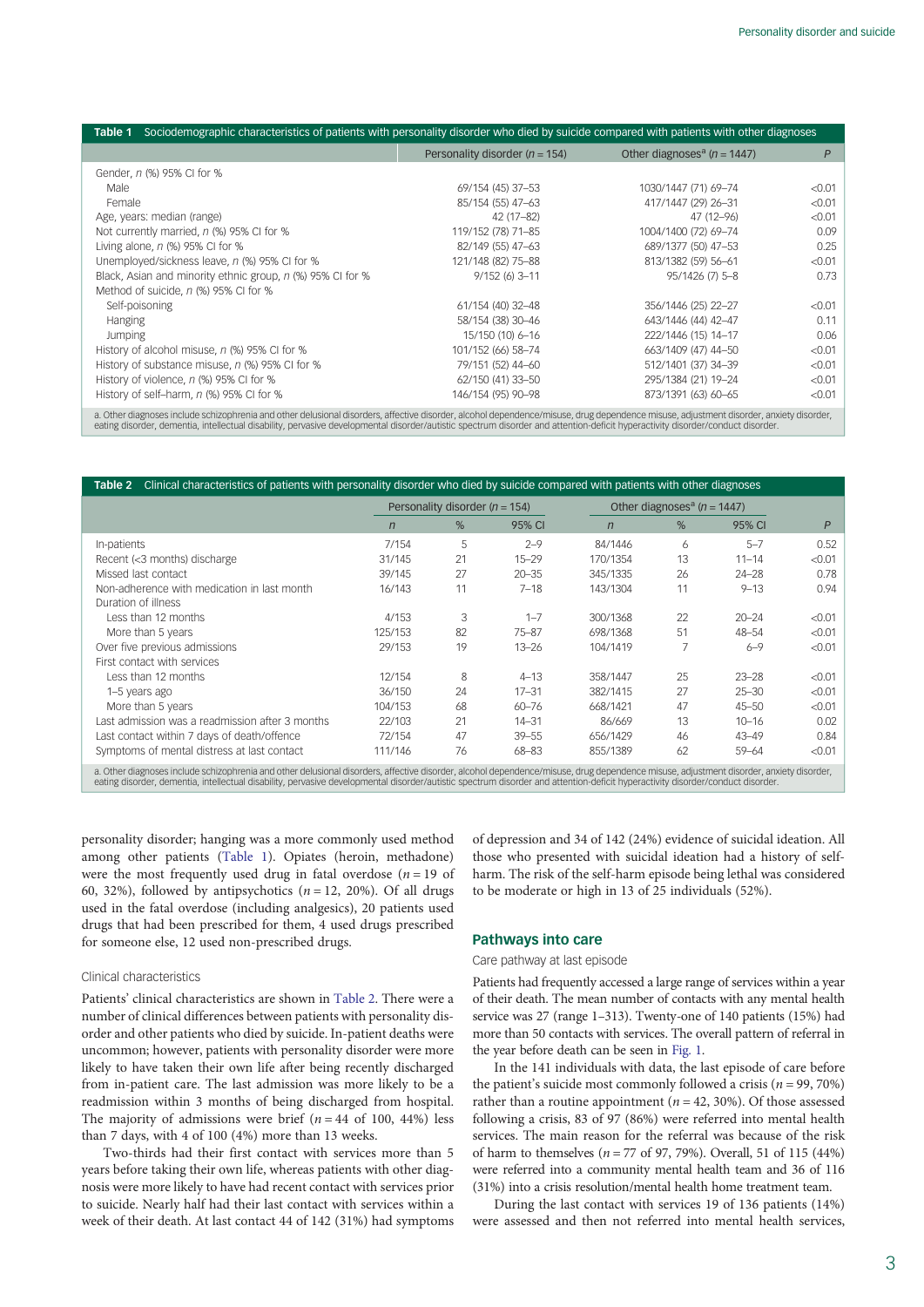<span id="page-3-0"></span>

Fig. 1 The pattern of referral the year before the patient's death. The figures are the number of times (n) patients had been referred to services the year before their death (of a total of 113 patients with data).

either because they took their own life prior to full assessment or that they were judged to have no mental health service needs. Furthermore, a smaller group of patients had disengaged from services, 39 of 145 (27%) missed their last contact and 16 of 143 (11%) were non-adherent with treatment in the month before their death.

# Adherence to NICE guidance

# Access to psychological therapies

In total, 24 of 100 patients (24%) had previously been referred to specialist personality disorder services but were not currently under that service. In the year before their death, 14 of 140 (10%) had been referred, 9 patients attended. Most patients had been offered psychological therapy at some time during their contact with mental health services ( $n = 84$  of 109, 77%) and 53 of 98 (54%) received that psychological therapy. The most common therapeutic intervention received was cognitive–behavioural therapy (CBT,  $n = 16$  of 107, 15%) followed by dialectical behavioural therapy (DBT,  $n = 15$  of 100, 15%). The number of patients receiving mentalisation-based therapy (MBT) was small ( $n = 3, 3\%$ ). A wide range of other therapies were offered to patients ( $n = 24$  of 100, 24%) including anxiety management, art therapy, cognitive remediation therapy, eye movement desensitisation and reprocessing, group therapy, mindfulness, schema therapy, sexual assault therapy, trauma services and transference-focused psychotherapy.

## Prescribing medication

Medication had been used as part of the treatment plan at some time during their contact with mental health services in 137 of 138 (99%) patients. In 59 of 94 patients (63%) the prescribing did not follow NICE guidance with regard to short-term prescribing. In the year before the suicide, 111 of 142 were prescribed antidepressant medication (78%), 79 of 141 were prescribed antipsychotic medications (56%).

## Risk assessment

During the last episode of care, a risk assessment for suicide, selfharm and/or violence was undertaken in 104 of 116 (90%), a risk formulation undertaken in 79 of 107 (74%) and risk management plan developed in 73 of 101 (72%). At last contact, the immediate risk of suicide was judged to be low or no risk in 96 of 136 (71%). The long-term risk was considered to be moderate or high in 102 of 134 (76%).

#### **Discussion**

### Main findings

The patients in this study were most commonly diagnosed with borderline personality disorder and had a long history of illness and complex needs. Almost all had a history of self-harm, commonly involving overdose. Almost three-quarters had been recently seen by services following an incident of self-harm. Half had their last service contact within a week of their deaths. The study suggests that the standard of treatment and care recommended by NICE was not being consistently received by patients with personality disorder, prior to their death.

# Pattern of contact with mental health services

The pattern of contact and extensive use of mental health services by patients in our study is consistent with the findings of previous research[.3](#page-5-0) Patients with borderline personality disorder are often well known to services as they have a long history of illness. In a study of the health costs of patients with personality disorder, researchers found a high use of psychiatric, ambulance and accident and emergency services mainly in crisis (but this was also true of patients with major depression).<sup>12</sup> Our finding show the route into mental healthcare for people with borderline personality disorder was unclear, with multiple contacts with a wide range of services.

The current configuration of mental health services was not designed for patients with personality disorder. New crisis services were introduced via the Mental Health Act 2007 for people with serious mental illness such as schizophrenia, as short-term interventions. However, in our qualitative study, patients with personality disorder reported a lack of early intervention and support during an episode. Patients felt that if they had regular contact with services, they would less likely be at risk of self-harm.<sup>13</sup> This finding is consistent with previous research that found that those with no community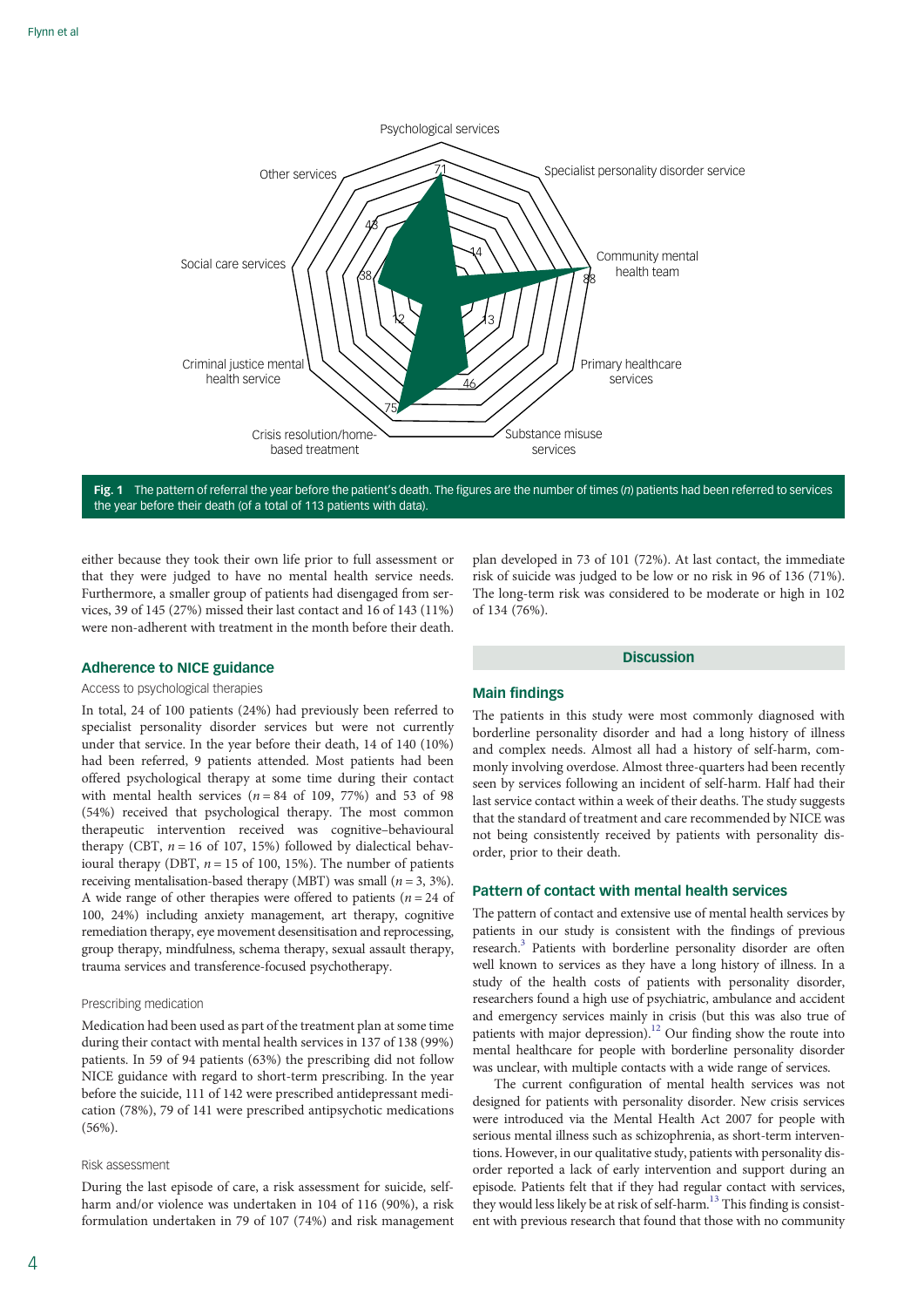care had an elevated risk of suicide.<sup>14</sup> Although it may not be feasible in the current economic climate to redesign a service for personality disorder, consideration should be given to offering regular appointments and increasing NHS day care services, which have been shown to have improved outcomes.<sup>15,16</sup> The evidence from this study suggests services could be improved by providing consistency and continuity of care, regular support to break the cycle of crisis contact and rejection and referral into specialist personality disorder services as part of a long-term treatment plan.

# Psychological interventions

The NICE guidance for the recognition and treatment of personality disorder published almost a decade ago recommended avoiding hospital admissions, providing evidence-based psychological interventions and using pharmacological approaches as a adjunctive short-term measure, specifically to manage comorbid diagnoses.<sup>[6,7](#page-5-0)</sup> We found that although almost half of the patients had been admitted to in-patient care, this was usually for a brief admission; only 4% of admissions lasted more than 13 weeks. However, the guidance on treatment was less consistently adhered to. Psychosocial treatment of more than 3 months duration is the primary approach recommended by NICE for people with borderline personality disorder.

We found few patients had received treatments such as DBT and MBT prior to their death. These therapeutic interventions are intense psychological treatment delivered by specialist practitioners who have received extensive training. They are resource intensive, expensive to run and in high demand from patients, who may not meet the criteria. We found (perhaps as an alternative) CBT was offered to a large proportion of patients in this study. There is strong empirical support for CBT and CBT-based psychological treatments for borderline personality disorder.<sup>17</sup> Davidson et al  $(2006)$  found CBT used in conjunction with treatment as usual to be helpful in reducing acts of suicide.<sup>[18](#page-5-0)</sup> The efficacy and effectiveness of psychotherapy is less clear, although it is considered to be cost-effective for the short-term treatment of cluster C avoidant, dependent and obsessive-compulsive personality disorder.<sup>19</sup> Treatments such as DBT (recommended for women with reoccurring self-harm) and MBT are largely provided by specialist services, which limits availability. However, an integrated approach to generating a treatment model that combines effective methods across the range of therapies in order to 'accommodate the extensive heterogeneity of borderline personality disorder and its complex aetiology' has been proposed.<sup>20</sup> This approach would potentially make these services more accessible to a greater number of patients in the future, without having an impact on already stretched resources.

## Implications

The results of this study suggest a more flexible approach and understanding of individual patients is needed. Currently, comorbid mental health diagnoses such as, anxiety, depression and substance misuse complicate treatment pathways. Although they can open the doors to services, patients can feel 'batted' around in a cycle of referrals and unable to access therapies that could address the underlying trauma and distress. It has been suggested that outcomes could be improved by applying more targeted interventions delivered over a short period of time as part of a longer management plan, rather than an intensive therapy.<sup>21</sup> The interventions can be adapted for easier use in a wider range of settings. The researchers also recommended the use of pharmacotherapy, which should be time limited for the management of specific symptoms and 'withdrawn when these are resolved'.

Our findings show that the use of pharmacotherapy for personality disorder was commonplace. We found almost half of the patients were being prescribed benzodiazepines in the year before their deaths, often in conjunction with other medication. Prescribing benzodiazepines is not recommended for patients with personality disorder. Benzodiazepines have been found to reduce inhibitions therefore worsening impulsivity, increasing suicidal ideation and reducing behavioural control.<sup>22</sup> Although progress has been made in understanding the neurobiology underlying impulsivity and aggression, the efficacy of treatments has not been proven.<sup>23</sup> NICE reviewed the evidence in 2015 and have not amended the recommendations. Therefore, with no clear evidence to support the effectiveness of psychotropic medications for personality disorder, caution is required when prescribing in mental health services and primary care and medication should only be used as an adjunctive treatment, with psychosocial interventions taking the primary role.

Previous research has found there to be a reduced life expectancy in people with borderline personality disorder because of higher risk of suicide[.24](#page-5-0),[25](#page-5-0) Our findings indicate that quality standards were not consistent across services. Continuity and stability of care is required. Preventing, rather than responding to crises can be achieved by having a consistent approach and building a trusting relationship between staff and patients, ensuring the development of clear crisis planning and facilities, and avoiding in-patient admission and the use of the Mental Health Act where possible. With the rapidly increasing advancement in treatment options for this diagnosis, reducing suicidality in patients with personality disorder is achievable. A clearer pathway for patients to access care is required to guide both clinicians and patients. Dale et al's (2017) national audit of NHS trusts and independent hospitals in England also illustrated this.<sup>5</sup> Despite an increase in services for personality disorder, there remains variability in patients being able to access them. It is recommended that a further audit of services across the UK be undertaken to evaluate the quality of care provided.

#### Strengths and limitations

The key strength of this study is its unique, large and representative sample, collated by The National Confidential Inquiry into Suicide and Safety in Mental Health over a 20-year period. However, the patient numbers studied are from a 1-year consecutive case series across the UK, we acknowledge that this is a snapshot of the most serious incidents, and is not indicative of care for all individuals with personality disorder. We cannot conclude that gaps in care identified reflect the care provided to all patients with borderline personality disorder in the UK. Furthermore, this is a descriptive study and therefore a causal relationship cannot be drawn between patient suicide and the mental health services provided.

It should also be noted that the proportion of patients with a diagnosis of personality disorder who died by suicide in this study, may be lower than reported in other research. This could be the result of the underdiagnoses of personality disorder in clinical practice. To determine clinician's adherence to NICE guidelines prior to suicide, we examined medical records and serious incident reports for patients with personality disorder only. As we have not explored adherence to guidance for other diagnostic groups or patients with personality disorder who did not take their own life, we are unable to make any direct comparisons.

Sandra Flynn **D**, Division of Psychology and Mental Health, Faculty of Biology, Medicine and Health, School of Health Sciences, University of Manchester, UK; Jane Graney, Division of Psychology and Mental Health, Faculty of Biology, Medicine and Health,<br>School of Health Sciences, University of Manchester, UK; **Thabiso Nyathi**, Greater Manchester Mental Health NHS Foundation Trust, UK; Jessica Raphael, Division of Psychology and Mental Health, Faculty of Biology, Medicine and Health, School of Health Sciences, University of Manchester, UK; Seri Abraham, Pennine Care NHS Foundation Trust, UK; Sandeep Singh-Dernevik, Division of Psychology and Mental Health, Faculty of Biology, Medicine and Health, School of Health Sciences, University of Manchester, UK<sub>i</sub><br>**Alyson Williams**, Division of Psychology and Mental Health, Faculty of Biology, Medicine and Health, School of Health Sciences, University of Manchester, UK; Nav Kapur Division of Psychology and Mental Health, Faculty of Biology, Medicine and Health,